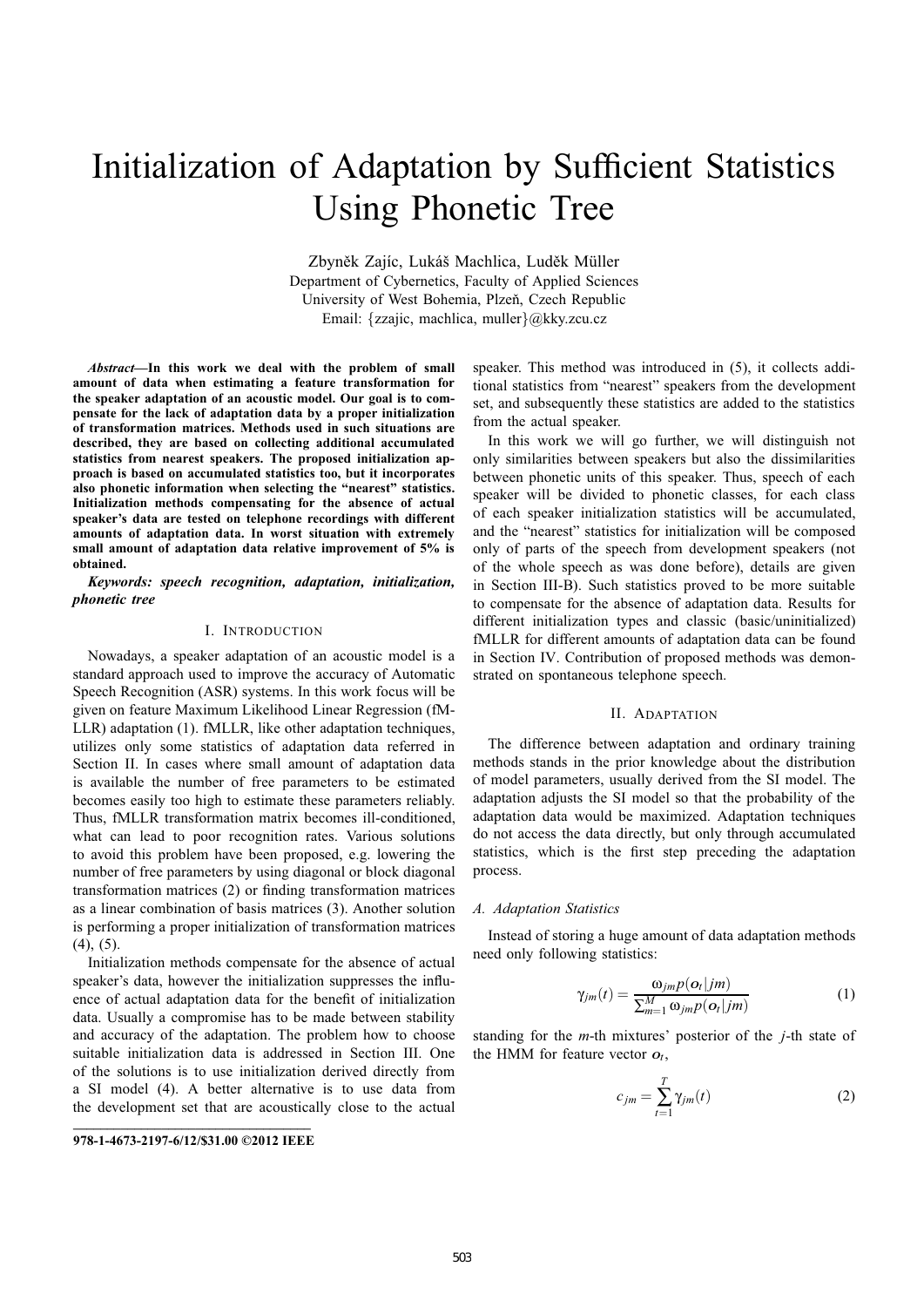representing the soft count of mixture *m*,

$$
\varepsilon_{jm} = \sum_{t=1}^{T} \gamma_{jm}(t) \mathbf{o}_t, \varepsilon_{jm}^2 = \sum_{t=1}^{T} \gamma_{jm}(t) \mathbf{o}_t \mathbf{o}_t^{\mathrm{T}}, \tag{3}
$$

denoting the sum of the first and the second moment of features aligned to mixture *m* in the *j*-th state of the HMM.

# *B. Feature Maximum Likelihood Linear Regression*

fMLLR try to find a linear transformation in order to match adaptation data with an acoustics model. This technique can adapt more model components at once using the same transformation (e.g. only one matrix for all the model means). Similar model components are clustered into clusters  $K_n, n = 1, \ldots, N$ in order to lower the number of adapted parameters (6). fMLLR transforms features  $o_t$  according to

$$
\bar{\boldsymbol{o}}_t = \boldsymbol{A}_{(n)} \boldsymbol{o}_t + \boldsymbol{b}_{(n)} = \boldsymbol{W}_{(n)} \boldsymbol{\xi}(t) ,
$$
 (4)

where

$$
\boldsymbol{W}_{(n)} = [\boldsymbol{A}_{(n)}, \boldsymbol{b}_{(n)}],\tag{5}
$$

 $W_{(n)}$  represents the transformation matrix corresponding to the *n*-th cluster  $K_n$  and  $\boldsymbol{\xi}(t) = [\boldsymbol{o}_t^T, 1]^T$  stands for the extended feature vector.

The estimation formulas of rows of  $W_{(n)}$  are given as

$$
\boldsymbol{w}_{(n)i} = \boldsymbol{G}_{(n)i}^{-1} \left( \frac{\boldsymbol{v}_{(n)i}}{\alpha_{(n)}} + \boldsymbol{k}_{(n)i} \right), \qquad (6)
$$

where  $v_{(n)i}$  is the *i*-th row vector of cofactors of matrix  $A_{(n)}$ ,  $\alpha_{(n)}$  can be found as a solution of a quadratic function

$$
\beta_{(n)} \alpha_{(n)}^2 - \alpha_{(n)} \mathbf{v}_{(n)i}^{\mathrm{T}} \mathbf{G}_{(n)i}^{-1} \mathbf{k}_{(n)i} - \mathbf{v}_{(n)i}^{\mathrm{T}} \mathbf{G}_{(n)i}^{-1} \mathbf{v}_{(n)i} = 0 \qquad (7)
$$

and

$$
\boldsymbol{k}_{(n)i} = \sum_{m \in K_n} \frac{\mu_{mi} \varepsilon_m(\boldsymbol{\xi})}{\sigma_{mi}^2},\tag{8}
$$

$$
G_{(n)i} = \sum_{m \in K_n} \frac{\varepsilon_m (\xi \xi^{\mathrm{T}})}{\sigma_{mi}^2},\tag{9}
$$

 $G_{(n)i}$ ,  $k_{(n)i}$  are accumulation matrices of statistics (3) of all mixtures  $m$  contained in a given cluster  $K_n$ , and

$$
\varepsilon_m(\xi) = \left[\varepsilon_m^{\mathrm{T}}, c_m\right]^{\mathrm{T}},\tag{10}
$$

$$
\varepsilon_m(\xi\xi^{\mathrm{T}})=\left[\begin{array}{cc} \varepsilon_m^2 & \varepsilon_m \\ \varepsilon_m^{\mathrm{T}} & c_m \end{array}\right].\tag{11}
$$

Equation (6) is a solution of the minimization problem with auxiliary function given in (7).

Note that the new estimate of  $w_{(n)i}$  given in (6) depends on the previous estimate of  $W_{(n)}$  through  $v_{(n)i}$  and  $\alpha_{(n)}$ . Thus, several iterations have to be run to acquire convergence of parameters of the matrix  $W_{(n)} = [A_{(n)}, b_{(n)}].$  The starting matrices  $A_{(n)}$ ,  $b_{(n)}$  of the iteration process have to be chosen (e.g. random matrices).

#### III. INITIALIZATION

The matrices of accumulated statistics  $G_{(n)i}$ ,  $k_{(n)i}$  are dense and if only low amount of data is available they can lead to ill-conditioned transformation matrices  $W_n$ . To avoid the degradation of system's performance matrices  $G_{(n)i}$ ,  $k_{(n)i}$  have to be suitably initialized. One of the possibilities proposed in (4) is restrict the influence of the adaptation data and reduce the influence of the adaptation – resulting model is closer to the SI model (when none new adaptation data are available, the estimated transformation matrix should equal the identity matrix). This method utilizes directly the SI model parameters.

Rather than to restrict the influence of adaptation we replace the absence of test data with statistics collected from similar speakers. Note that the term *test* data (speaker) denotes the data (speaker), which are to be adapted.

## *A. Sufficient Statistics from N-best Speakers*

To collect statistics from speakers similar to the given test speaker a development set containing a lot of speakers with different voices is used, and their statistics are utilized for initialization (5), see Fig.1.



Fig. 1. Three steps in the process of fMLLR model adaptation based on additional statistics. SI stands for Speaker Independent model, SD for Speaker Dependent model.

The algorithm can be divided to three steps:

- **Accumulation of statistics** for each speaker *s* from the development set matrices  $\mathbf{k}_{(n)i}^s$  and  $\mathbf{G}_{(n)i}^s$  given in (8), (9) are accumulated and stored off-line. Also a Gaussian Mixture Model (GMM) is trained for each development speaker.
- **Selecting a cohort of speakers**  $N$ -best speakers are selected from the development database according to their closeness to the test speaker. The "nearest" speakers are determined according to methods of speaker recognition (8), the utterance of the test speaker is verified against each GMM of the speaker in the development set, and *N* speakers with best scores are selected.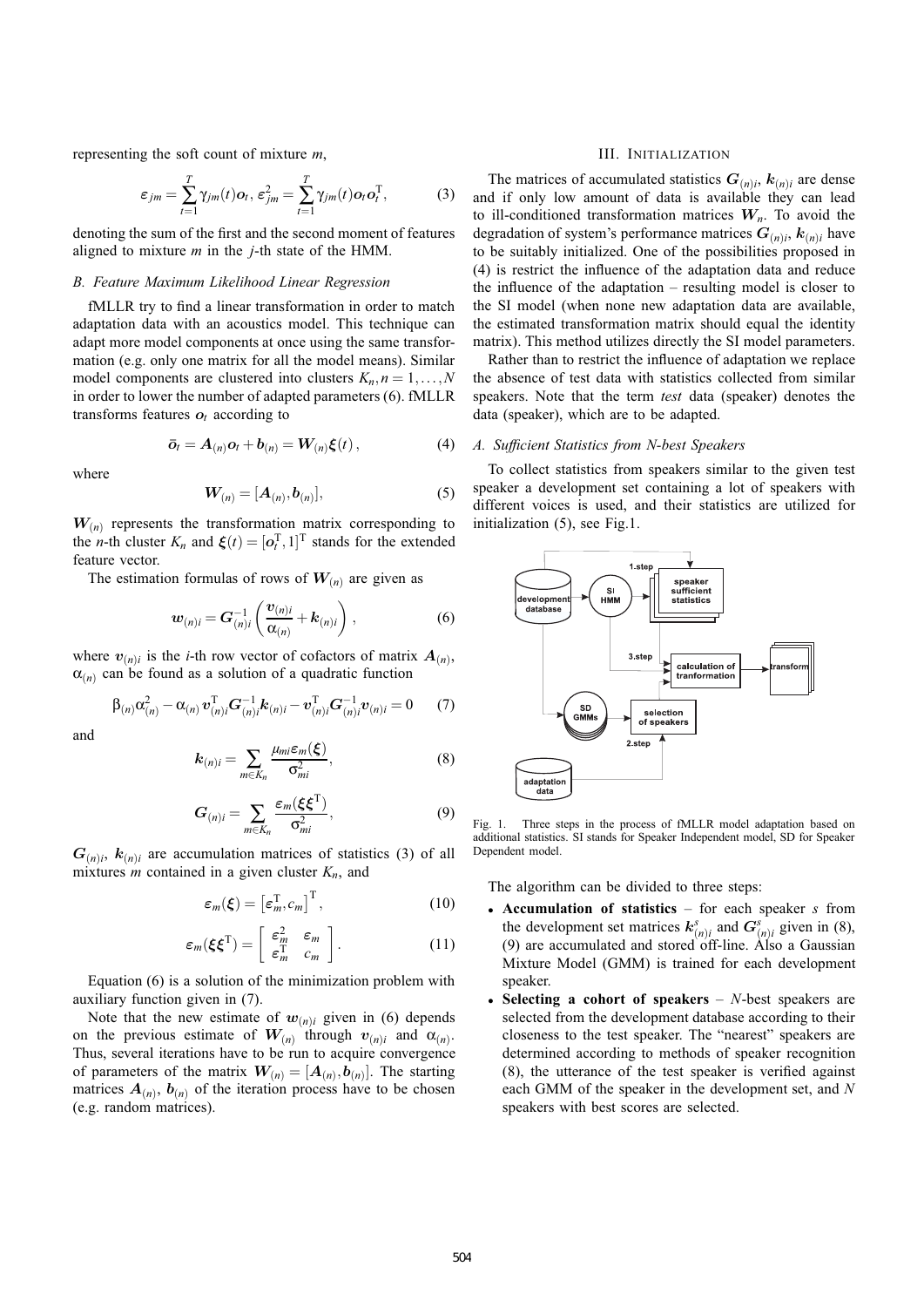• **Summation of cohort statistic** – matrices of accumulated statistics (8), (9) are initialized as the sum of all statistics from speakers in the cohort:

$$
\mathbf{k}_{(n)i} = \sum_{s=1}^{N} \mathbf{k}_{(n)i}^{s}, \quad \mathbf{G}_{(n)i} = \sum_{s=1}^{N} \mathbf{G}_{(n)i}^{s}, \quad (12)
$$

for each cluster *n* and each row *i* of  $W_{(n)}$ . At the end of initialization, statistics of the actual test speaker are added to these initialization statistics.

# *B. Sufficient Statistics using Phonetic Tree*

An improvement of the selection of accumulated statistics from "nearest" speakers described in the previous section is to consider also the acoustic variability within a speaker. One cannot expect to find a speaker with a voice identical to the voice of another speaker, especially if the development database is of limited size. It is more likely that the style of the pronunciation of some small part of his utterance, e.g. of a few phonemes, is same as another speaker's pronunciation of same phonemes. Hence, the motivation is to collect additional accumulated statistics not only from "nearest" speakers according to the whole test utterance, but to split up the test utterance according to its phonetic content, and find the "nearest" sound from the development set for every part (e.g. phoneme) of the test utterance. For this purpose all utterances from development speakers have to be split up too, and the statistics have to be collected beforehand.

Due to the small amount of given test data only limited amount of phonetic events will be present in the test utterance (only a few phonemes). Nevertheless, we would like to initialize also transforms related to phonemes that are not observed in the test utterance. Thus, it is useful to incorporate regression trees. Since we are dealing with phonetic events it is more appropriate to replace regression trees based on proximities in the acoustic space (6) by phonetic trees used e.g. in (9), however we will consider only three phonetic classes – vowels, consonants and non-speech events – depicted in Figure 2.



Fig. 2. An example of a phonetic tree.

The modified algorithm given in Section III-A can be now:

- **Accumulation of statistics** for each speaker *s* from the development set matrices  $k^s_{(n)i}$  and  $G^s_{(n)i}$  are accumulated, but clusters  $K_n$ ,  $n = 1, ..., N$  are based on the Phonetic Regression Tree (PRT) from Figure 2. Thus, the phonetic transcription of the development utterances is performed, and feature vectors are divided to clusters in relation to the phonetic class in PRT. One GMM is trained for each speaker *s* and each class in PRT.
- **Selecting a cohort of phonetic events** data from the test speaker are divided into classes in PRT according to the phonetic transcription of the test utterance. For test data in each phonetic class the *N* "nearest" initialization statistics are found in relation to the likelihood obtained from development GMMs. For classes with insufficient amount of test data the parent class in the regression tree is used instead, and "nearest" statistics are collected from the parent class. However, such situation is quite rare since only three phonetic classes are used – non-speech events, vowels and consonants.
- **Summation of cohort statistic** matrices of accumulated statistics (8), (9) are initialized as the sum of all statistics from corresponding cohort of phonetic events. And at the end, statistics of the test speaker are added to these initialization statistics.

Thus, voice of each speaker is now represented not only by an average voice of "nearest" speakers, but it is in advantage piecewise composed of average phonetic events spread across many voices.

# IV. EXPERIMENTS

# *A. SpeechDat-East (SD-E) Corpus*

We used the Czech part of SpeechDat-East corpus (10). Extract features are based on Mel-Frequency Cepstral Coefficients (MFCCs), 11 dimensional feature vectors were extracted each 10 ms utilizing a 32 ms hamming window, Cepstral Mean Normalization (CMN) was applied, and  $\Delta$ ,  $\Delta^2$  coefficients were added.

A 3 state HMM based on triphones with 2105 states in total and 8 GMM mixture components with diagonal covariances in each of the states was trained on 700 speakers with 50 sentences for each speaker (cca 5 sec. on a sentence). UBM containing 256 mixture components was trained on the same dataset, and subsequently all GMMs of individual development speakers were MAP adapted.

To test the systems performance different 200 speakers from SD-E were used with 50 sentences for each speaker, however maximum of 12 sentences was used for the adaptation. A language model based on trigrams was used in the recognition (11). The vocabulary consisted of 7000 words.

#### *B. Adaptation Setup*

In our experiments the fMLLR adaptation was utilized. Before the adaptation statistics (9) and (8) for all development speakers were precomputed (see Section III-A).